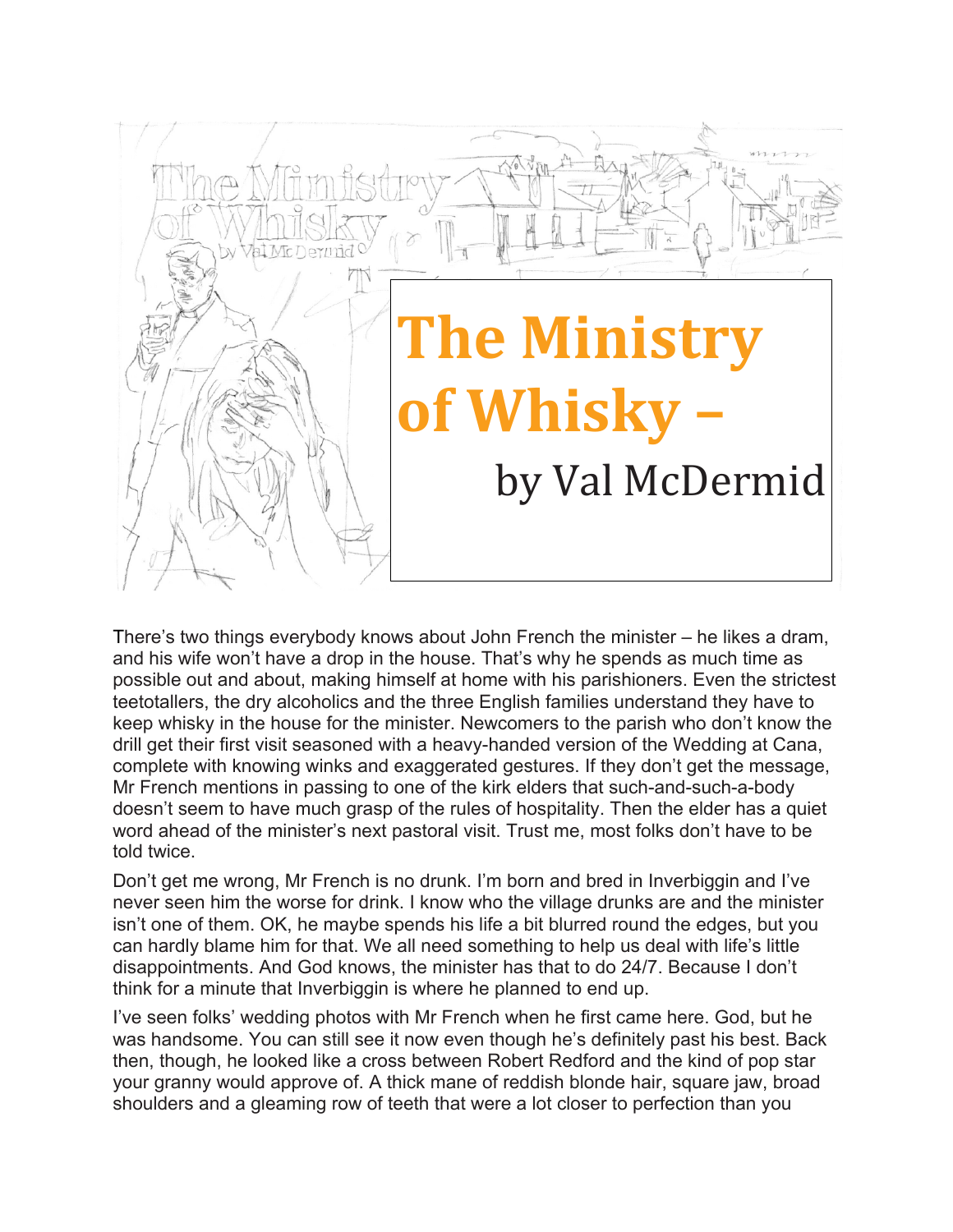generally saw in the backwoods of Stirlingshire back then. The looks have faded, inevitably, though he'd still give most of the men round here a run for their money. What's more important is that he's still a brilliant preacher. At least half his congregation are agnostic – if not downright atheist – but we all still turn up on a Sunday for the pure pleasure of listening to him. It's better than anything you get on the telly, because it's rooted in our community. So imagine what a catch he was back when he started out, when he was good looking and he could preach. Obviously, his natural home would have been some showpiece congregation in Glasgow or Edinburgh. The man has exfuture Moderator of the Church of Scotland written all over him.

Something obviously went badly wrong for him to end up here. Even its best friends would have to admit that Inverbiggin is one of the last stops on the road to nowhere. I don't know what it was that he did in the dim and distant past to blot his copybook, but it can't have been trivial for him to be sent this far into exile. Mind you, back when he arrived here thirty-odd years ago, the Church of Scotland was a lot closer to the Wee Frees than it is these days. So maybe all he did was have a hurl on the kids' swings in the park on a Sunday when they should have been chained up. Whatever. One way or another, he must have really pissed somebody off.

I don't know whether his wife knows the full story behind their exile, but she sure as hell knows she's been banished. There's no way this is her natural habitat either. She should be in some posh part of Glasgow or Edinburgh, hosting wee soirees to raise money for Darfur or Gaza. One time, and one time only, she unbent enough to speak to me at the summer fete when we got stuck together on the tombola. "He's a good man," she said, her eye on Mr French as he glad-handed his way round the stalls. She gave me a look sharp as Jessie Robertson's tongue. "He deserves to be among good people." Her meaning was clear. And I couldn't find it in my heart to disagree with her.

Her obvious bitterness is neutralised by the sweetness of her husband. Mr French might have had high-flying ambitions, but having his dreams trashed hasn't left him resentful or frustrated. It's pretty amazing, really, but in exchange for the whisky, he's given us compassion and comprehension. Fuelled by a succession of drams, he seems to find a way to the heart of what we all need from him. It's not a one-way street either. The more he answers the challenge of meeting our needs, the finer the whisky that makes its way into his glass.

When he first started making his rounds, folk would pour any old rubbish. Crappy bargain blends that provoked instant indigestion, brutal supermarket own brands that ripped the tastebuds from your tongue, evil no-name rotgut provided by somebody's brother-in-law's best pal that made you think you were going blind. But gradually, his Good Samaritan acts spread through the community till there was hardly a household in Inverbiggin that hadn't been touched by them. Our way of saying thank you was to provide better drink. Quality blends, single malts, single barrel vintages. You scratch my back, I'll scratch yours.

See, we all find our own ways to cope with living in Inverbiggin. The minister and his wife aren't the only ones who started out with higher hopes. Maybe it's precisely because his own dreams were dashed that he handles our failures so well. He intervenes when other people would be too scared or too discouraged to get in the middle of things. Kids that are slipping through the cracks at school – John French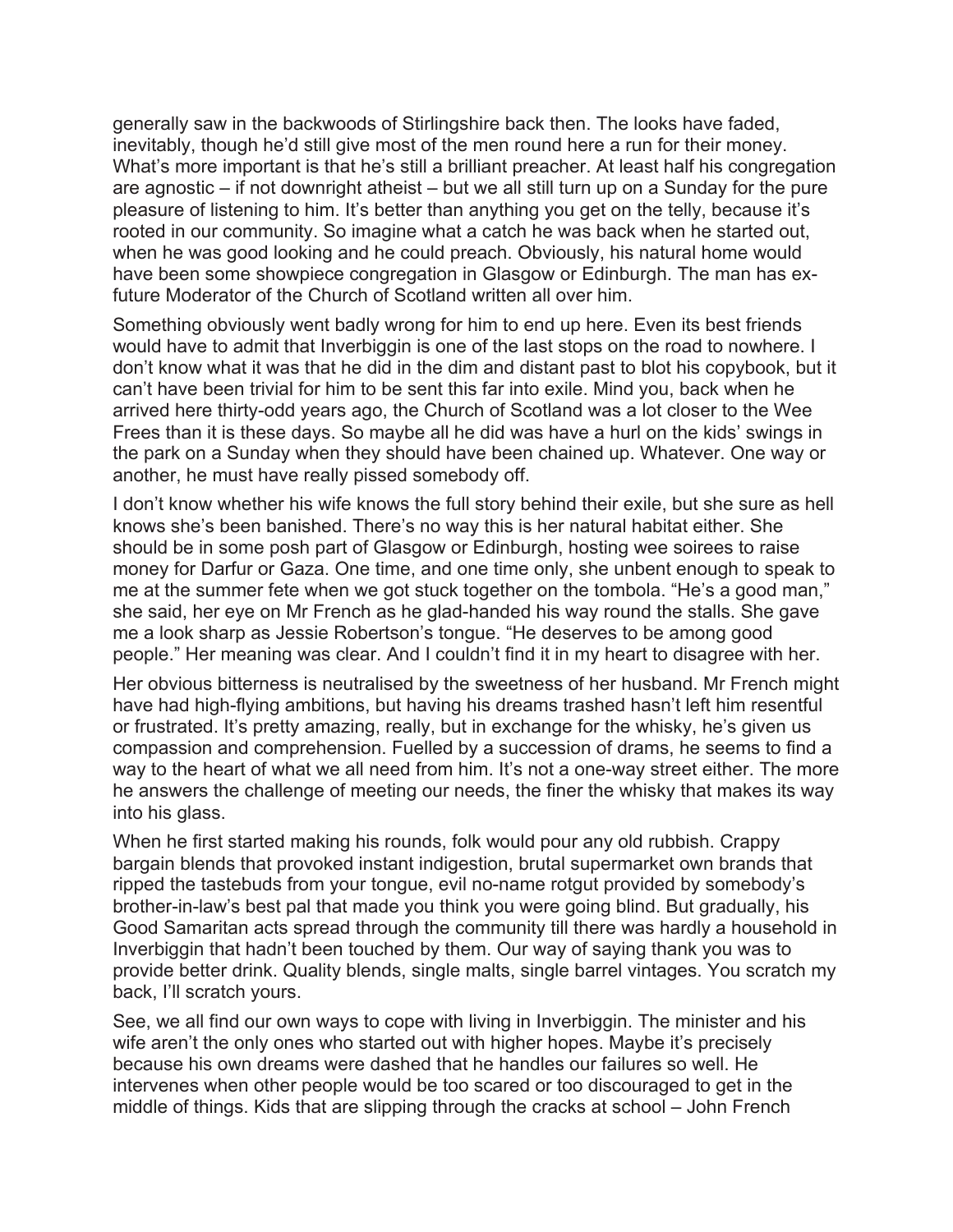grabs the bull by the horns and takes on the teachers as well as the parents. Carers doing stuff for parents and disabled kids that none of us can think about without shuddering – John French goes to bat for them and scores relief and respite.

And then there was that business with Kirsty Black. Everybody knew things were far from right between her and her man. But she'd made her bed and we were all content to let her lie on it. At least if he was taking out his rage on her, William Black was leaving other folk alone.

I must have been about twelve years old when I discovered why William Black was known as BB, a man notorious for his willingness to pick a fight with anybody about anything. "He thinks it stands for Big Bill," my father told me after I'd had the misfortune to witness BB Black smash a man's face to pulp outside the chip shop. "But everybody else in Inverbiggin knows it stands for Bad Bastard." My father was no angel either, but his darkness was more devious. I got the feeling he despised BB as much for his lack of subtlety as for the violence itself.

When Kirsty lost her first baby in the fifth month of her pregnancy, we all knew by the next teatime that it had happened because BB Black had knocked her down and kicked her in the belly. We all knew because Betty McEwan, the midwife, heard it from one of the nurses at the infirmary who apparently said you could see the mark of his boot on her belly. But Kirsty was adamant that she'd fallen getting out of the bath. So that was that. No point in calling in the police or the social services if Kirsty couldn't manage to stick up for herself.

Wee towns like Inverbiggin are supposed to be all about community, all about looking out for each other. But we can turn a blind eye as surely as any block of flats in the big city. We all got extremely good at looking the other way when Kirsty walked by.

All except John French. He saw the bruises, he saw how Kirsty flinched when anybody spoke to her, he saw the awkward way she held herself when her ribs were bruised and cracked. He tried to persuade her to leave her man, but she was too scared. She had no place to go and by then, she had two kids. The minister suggested a refuge, but Kirsty was almost as afraid of being cast adrift among strangers as she was of William Black himself. So then Mr French said he would talk to the Bad Bastard, to put him on notice that somebody was on to him. But Kirsty pleaded with the minister to stay out of it and he eventually gave in to her wishes.

I know all this because it came out at the trial. Kirsty wasn't able to give evidence herself. She was catatonic by that point. But Mr French stood in the witness box and explained to the court that Kirsty had exhibited all the signs of a woman who had been reduced to a zombie-like state by violence and terror. He told them she had been determined to protect her kids. That she'd been in fear for her own life and the lives of her prosecution children that Friday night when he'd come home roaring drunk and she'd picked up the kitchen knife and thrust it up into William Black's soft belly.

You could see the jury loved John French. They'd have taken him home and sat him on the mantelpiece just for the sheer pleasure of listening to him and looking at him. He surfed the courtroom like a man riding on the crest of a wave of righteousness rather than a wave of whisky. The prosecution didn't stand a chance. The jury went for the "not proven" verdict on the culpable homicide charge and Kirsty walked out of the court a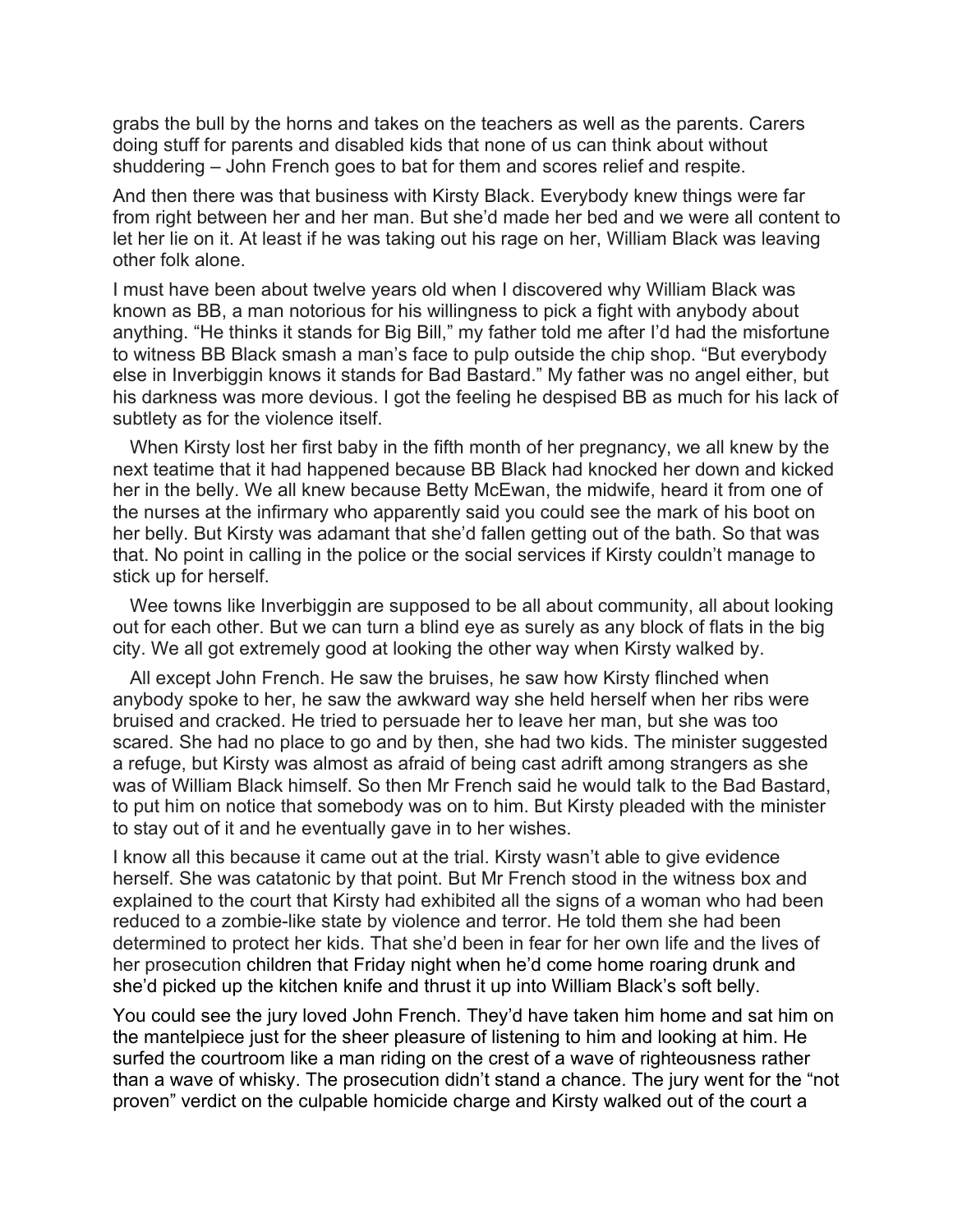free woman. It took some more work from Mr French, but eventually her lawyers got the kids back from Social Services and she moved back home. Everybody rallied round. I suppose ignoring what had happened to Kirsty kind of guilt-tripped us all into lending a helping hand. Better late than never, the minister pointed out one Sunday when he gave us his particular take on the Good Samaritan story. He was adamant that we should open our hearts and put our faith in God.

But here's the thing about people like John French. Like his wife said, he does deserve to be among good people. Because being ready to think the best of folk leaves you wide open to the ones that can't wait to take advantage. And there's one or two like that in Inverbiggin.

Take me, for example. I've been out of love with my husband for years. He's a coarse, uncouth, ignorant pig. He's never dared to lift a hand to me, but he disgusts me. Worse still, he bores the living daylights out of me. When he walks in a room, he sucks the life out of it. There is one positive thing about my husband, though. His job comes with terrific death-in-service benefits. And then there's that lovely big insurance policy. Frankly, it'll be worth every penny I've spent on rare malts and exclusive single barrel vintages.

Because I've been planting the seeds for a while now. I used to do amateur dramatics years ago. I can play my part well and I can paint a bonny set of bruises on my back and my ribs. Good enough to fool a man whose vocation would never let him examine a woman's injuries too closely. I even got him to take some photos on my mobile phone. If the police examine them later, they won't be able to make out too much detail, which suits me just fine. And after all, there's precedent now. Nobody would dare to doubt John French, not after the publicity Kirsty's case earned him.

Never mind putting my faith in God. Me, I'm putting my faith in John French and the ministry of whisky.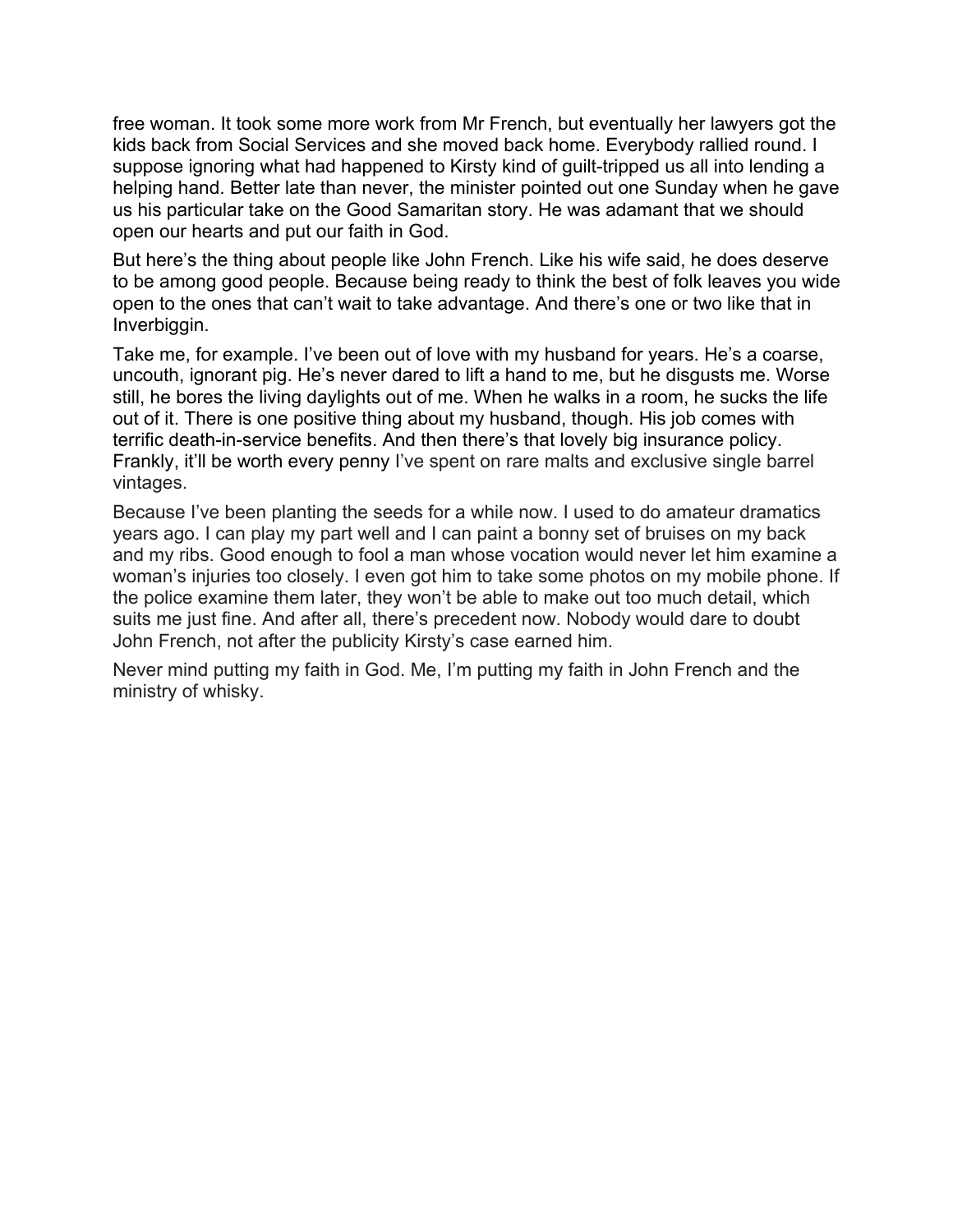## **Essential, by Scotland's Makar Jackie Kay April 20202**

Up, doon, the length of our land -

Aberfeldy, Ardnamurchan -

There's uplift, sharing; pass the baton!

A frontline forming, hand to fierce hand. Shopfront

workers, doon the aisle;

New-era queues metres apart.

The chemist's prescription warms the heart.

Delivery folk vanish, ghost a smile.

Volunteers at the local food bank…

Shy half-moon in a clear Scots' sky.

We leave with tins, groceries, goodbyes...

Clap in the gloaming when we say our Thanks.

And the sky greets with stars

And the bold birds sing

As we clink in our links in the Kindness line;

Holding absent hands for Auld Lang Syne.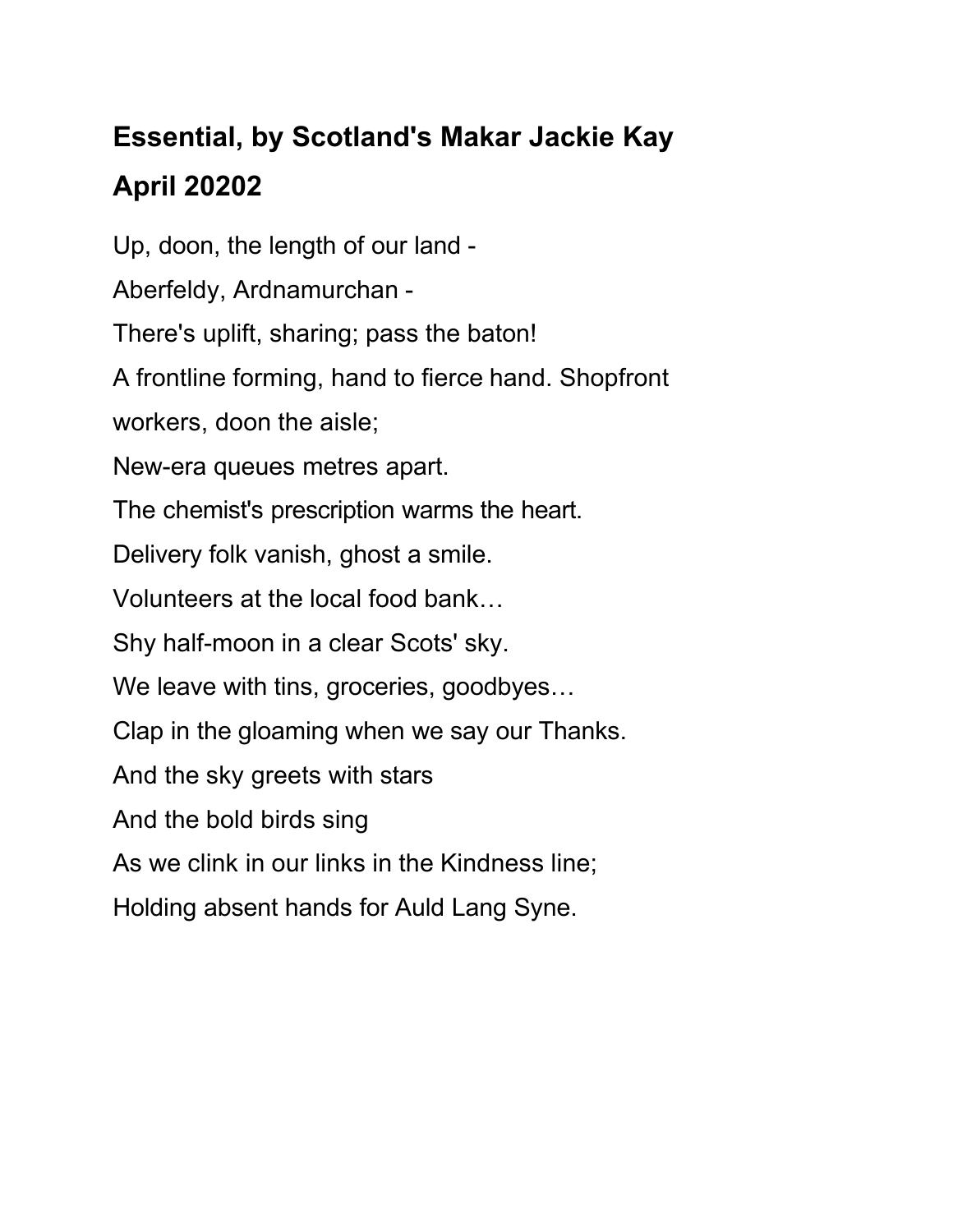## My Daughter, The Fox

## By Jackie Kay

We had a night of it, my daughter and I, with the foxes screaming outside. I had to stroke her fur and hold her close all night. She snuggled up, her wet nose against my neck. Every time they howled, she'd startle and raise her ears. I could feel the pulse of her heart beat on my chest, strong and fast. Strange how eerie the foxes sounded to me; I didn't compare my daughter's noises to theirs. Moonlight came in through our bedroom window; the night outside seemed still and slow, except for the cries of the foxes. It must have been at least three in the morning before we both fell into a deep sleep, her paw resting gently on my shoulder. In my dream I dreamt of being a fox myself, of the two of us running through the forest, our red bushy tails flickering through the dark trees, our noses sniffing rain in the autumn air.

In the morning I sat her in her wooden high chair and she watched me busy myself around the kitchen. I gave her a fresh bowl of water and a raw egg. She cracked the shell herself and slurped the yellow yoke in one gulp. I could tell she was still a little drowsy. She was breathing peacefully and slowly, her little red chest rising and falling. Her eyes literally followed me from counter to counter to cupboard, out into the hall to pick up the post from the raffia mat and back again. I poured her a bowl of muesli and put some fresh blueberries in it. She enjoys that. Nobody tells you how flattering it is, how loved you feel, your child following your every move like that. Her beady eyes watched me open my post as if it was the most interesting thing anybody could do. The post was dull as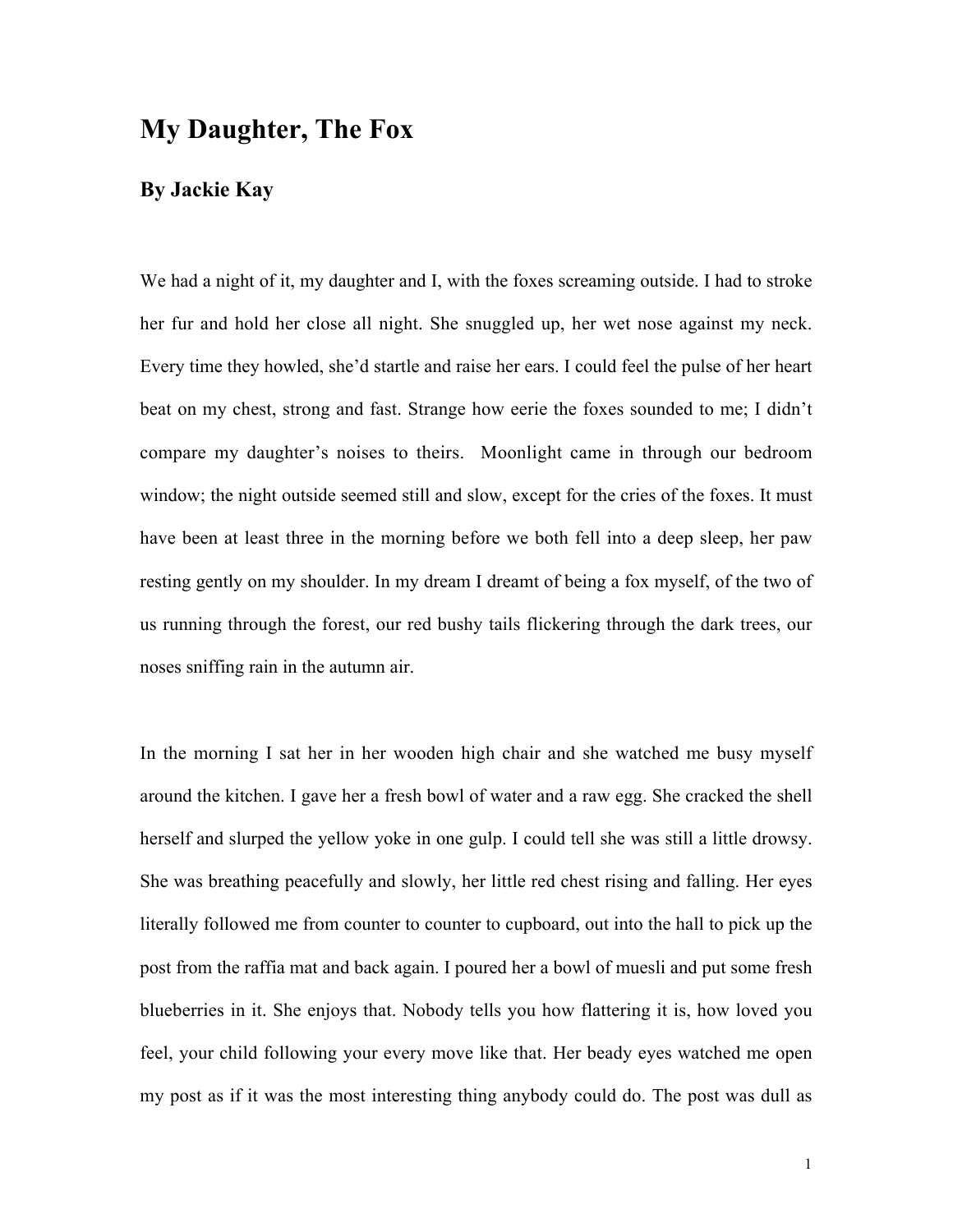usual, a gas bill and junk. I sighed, went to the kitchen bin and threw everything in but the bill. When I turned back around, there she still was, smiling at me, her fur curling around her mouth. Her eyes lit up, fierce with love. When she looked at me from those deep dark eyes of hers, straight at me and through me, I felt more understood than I have ever felt from any look by anybody.

Nobody says much and nothing prepares you. I've often wondered why women don't warn each other properly about the horrors of childbirth. There is something medieval about the pain, the howling, the push-push-pushing. In the birthing room next door, the November night my daughter was born, I heard a woman scream, 'Kill me! Just kill me!' That was just after my waters had broken. An hour later I heard her growl in a deep animal voice, 'Fucking shoot me!' I tried to imagine the midwife's black face. We were sharing her and she was running back and forth between stations. She held my head and said, 'You're in control of this!' But I felt as if my body was exploding. I felt as if I should descend down into the bowels of the earth and scrape and claw. Nothing prepares you for the power of the contractions, how they rip through your body like a tornado or an earthquake. Then the beautiful, spacey peace between contractions where you float and dream away out at sea.

Many of my friends were mothers. I'd asked some, 'Will it hurt?' and they'd all smiled and said, 'A bit.' A bit! Holy Mary Mother of God. I was as surprised as the Jamaican midwife when my daughter the fox came out. I should have known really. Her father was a foxy man, sly and devious and, I found out later, was already seeing two other women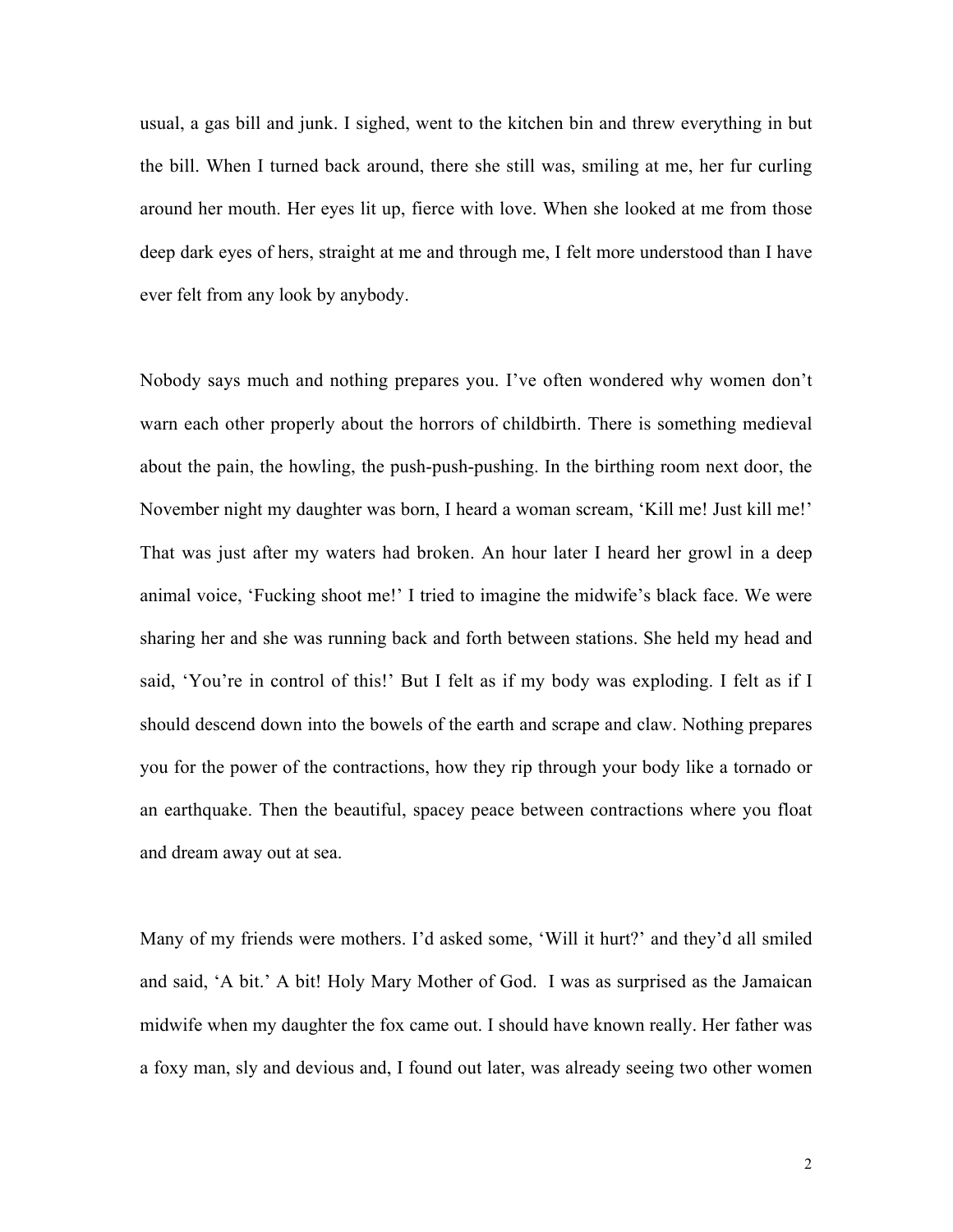when he got me pregnant, that night under the full moon. On our way up north for that weekend, I saw a dead fox on the hard shoulder. It was lying, curled, and the red of the blood was much darker than the red of the fur. When we made love in the small double bed in Room 2 at the Bed and Breakfast place by Coniston Water, I could still see it, the dead fox at the side of the road. It haunted me all the way through my pregnancy. I knew the minute I was pregnant almost the second the seed had found its way up. I could smell everything differently. I smelt an orange so strongly I almost vomited.

When the little blue mark came, of course it couldn't tell me I was carrying a fox, just that I was pregnant. And even the scans didn't seem to pick anything up, except they couldn't agree whether or not I was carrying a girl or a boy. One hospital person seemed sure I was carrying a son. It all falls into place now of course, because that would have been her tail. Once they told me the heart was beating fine and the baby seemed to be progressing, but that there was something they couldn't pick up. She was born on the stroke of midnight, a midnight baby. When she came out, the stern Jamaican midwife, who had been calm and in control all during the contractions, saying 'Push now, that's it and again,' let out a blood-curdling scream. I thought my baby was dead. But no, midwives don't scream when babies are still-born. They are serious, they whisper. They scream when foxes come out a woman's cunt though, that's for sure. My poor daughter was terrified. I could tell straight away. She gave a sharp bark and I pulled her to my breast and let her suckle.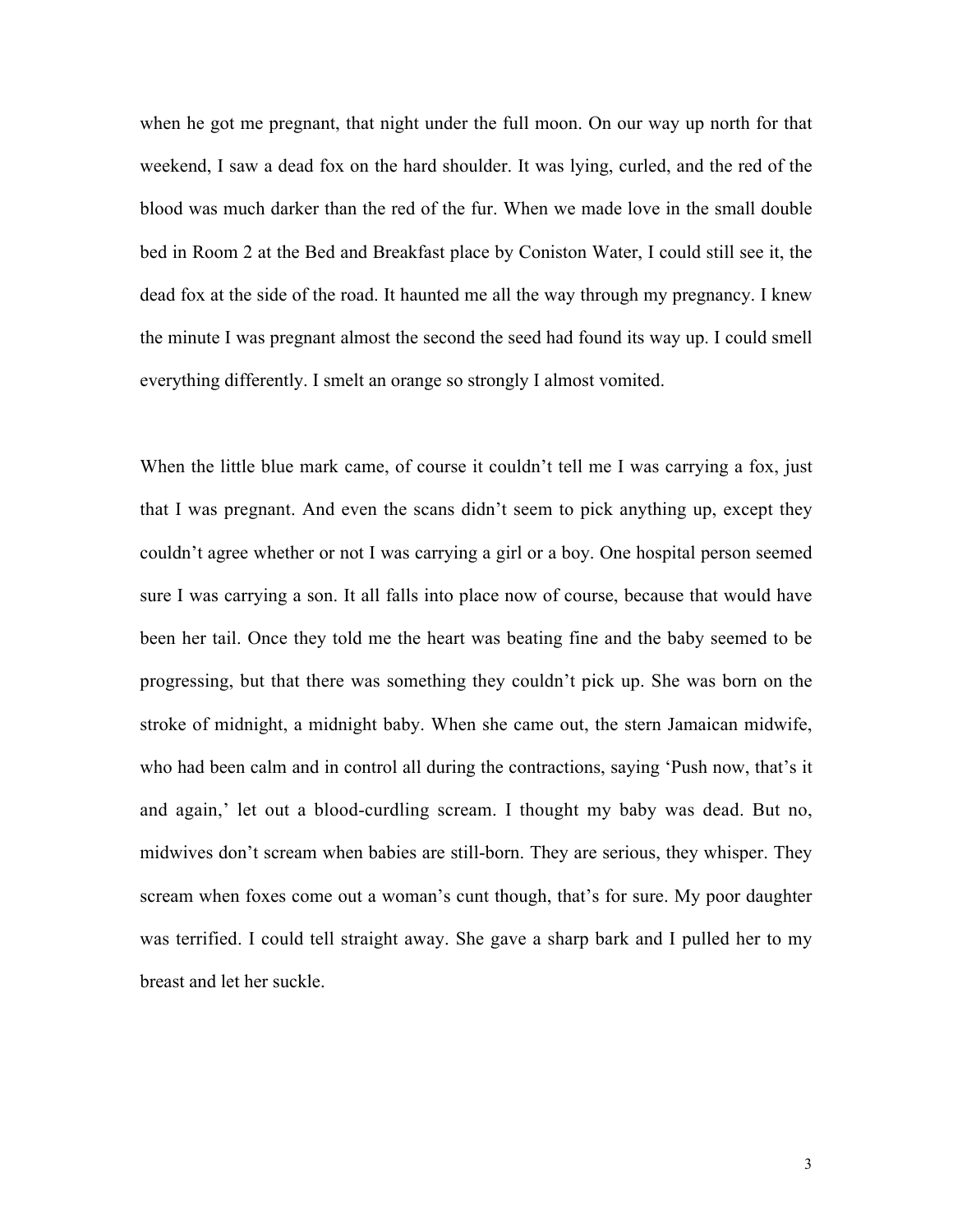It's something I've learnt about mothers: when we are loved we are not choosy. I knew she was devoted to me from the start. It was strange; so much of her love was loyalty. I knew that the only thing she shared with her father was red hair. Apart from that, she was mine. I swear I could see my own likeness, in her pointed chin, in her high cheeks, in her black eyes. I'd hold her up in front of me; her front paws framing her red face, and say, 'Who is mummy's girl then?'

I was crying when she was first born. I'd heard that many mothers do that – cry straight from the beginning. Not because she wasn't what I was expecting, I was crying because I felt at peace at last, because I felt loved and even because I felt understood. I didn't get any understanding from the staff at the hospital. They told me I had to leave straight away; the fox was a hazard. It was awful to hear about my daughter being spoken of in this way, as if she hadn't just been born, as if she didn't deserve the same consideration as the others. They were all quaking and shaking like it was the most disgusting thing they had ever seen. She wasn't even given one of those little ankle-bracelet name-tags I'd been so looking forward to keeping all her life. I whispered her name into her alert ear. 'Anya,' I said. 'I'll call you Anya.' It was the name I'd chosen if I had a girl and seemed to suit her perfectly. She was blind when she was born. I knew she couldn't yet see me, but she recognised my voice; she was comforted by my smell. It was a week before her sight came.

They called an ambulance to take me home at three in the morning. It was a clear, crisp winter's night. The driver put on the sirens and raced through the dark streets screaming.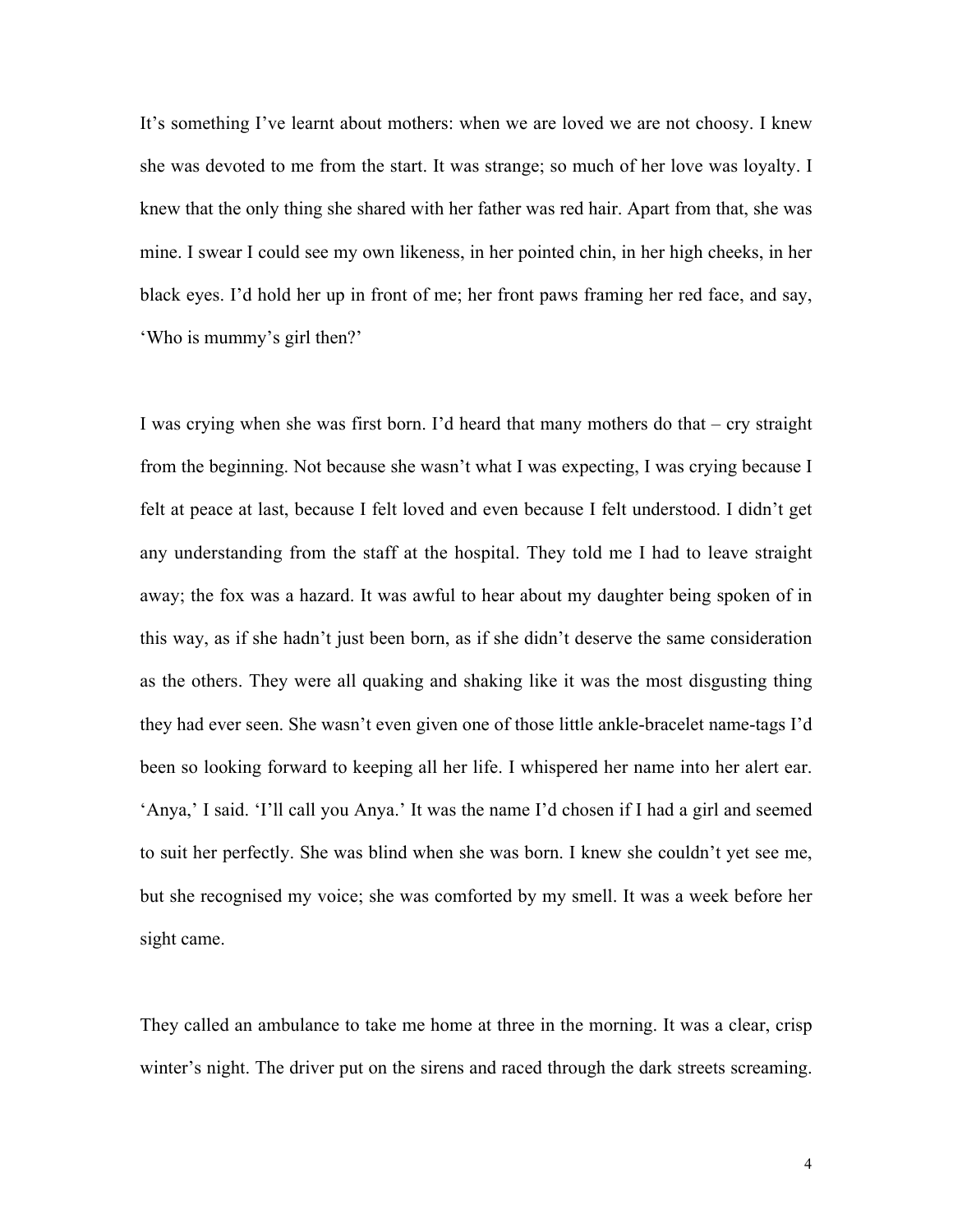I had to cover my daughter's ears. She has trembled whenever she's heard a siren ever since. When we arrived at my house in the dark, one of the men carried my overnight bag along the path and left it at my wooden front door. 'You'll be all right from here?' he said, peering at my daughter, who was wrapped in her very first baby blanket. 'Fine,' I said, breathing in the fresh night air. I saw him give the driver an odd look, and then they left, driving the ambulance slowly up my street and off. The moon shone still, and the stars sparkled and fizzed in the sky. It wasn't what I'd imagined, arriving home from hospital in the dark, yet still I couldn't contain my excitement, carrying her soft warm shape over my door step and into my home.

When I first placed her gently in the little crib that had been sitting empty for months, I got so much pleasure. Day after endless day, as my big tight round belly got bigger and tighter, I'd stared into that crib hardly able to believe I'd ever have a baby to put in it. And now at last I did, I lay her down and covered her with the baby blanket, then I got into bed myself. I rocked the crib with my foot. I was exhausted, so bone tired, I hardly knew if I really existed or not. Not more than half an hour passed before she started to whine and cry. I brought her into bed with me and she's never been in the crib since. She needs me. Why fight about these things? Life is too short. I know her life will be shorter than mine will. That's the hardest thing about being the mother of a fox. The second hardest thing is not having anyone around who has had the same experience. I would so love to swap notes on the colour of her shit. Sometimes it seems a worrying greenish colour.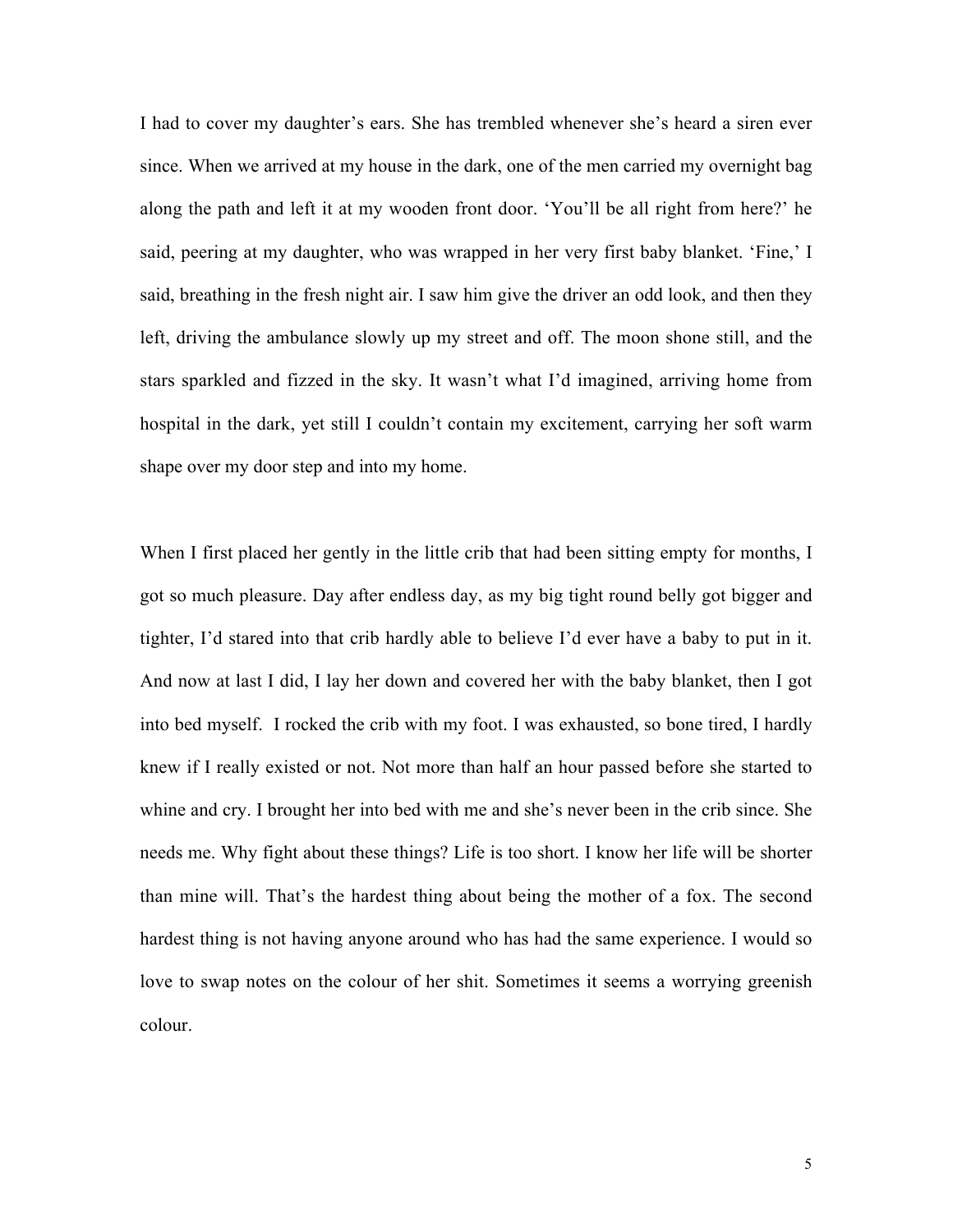I'll never forget the look on my mother's face when she first arrived, with flowers and baby-grows and teddy bears. I'd told her on the phone that the birth had been fine, and that my daughter weighed three pounds, which was true. 'Won't she be needing the incubator, being that small?' she'd asked, worried. 'No,' I'd said. 'They think she's fine.' I hadn't said any more, my mother wasn't good on the phone. I opened the front door and she said, 'Where is she, where is she?' her eyes wild with excitement. My daughter is my mother's first grandchild. I said, 'Ssssh' she's sleeping. 'Just have a wee peek.' I felt convinced that as soon as she saw her, it wouldn't matter and she would love her like I did.

How could anybody not see Anya's beauty? She had lovely dark red fur, thick and vivid, alive. She was white under her throat. At the end of her long bushy tail, she had a perfect white tail-tip. Her tail was practically a third of the length of her body. On her legs were white stockings. She was shy, slightly nervous of strangers, secretive, and highly intelligent. She moved with such haughty grace and elegance that at times she appeared feline. From the minute I gave birth to my daughter the fox, I could see that no other baby could be more beautiful. I hoped my mother would see her the same way.

We tip-toed into my bedroom where Anya was sleeping in her crib for her daytime nap. My mother was already saying 'Awwww,' as she approached the crib. She looked in, went white as a sheet, and then gripped my arm. 'What's going on?' she whispered, her voice just about giving out. 'Is this some kind of a joke?'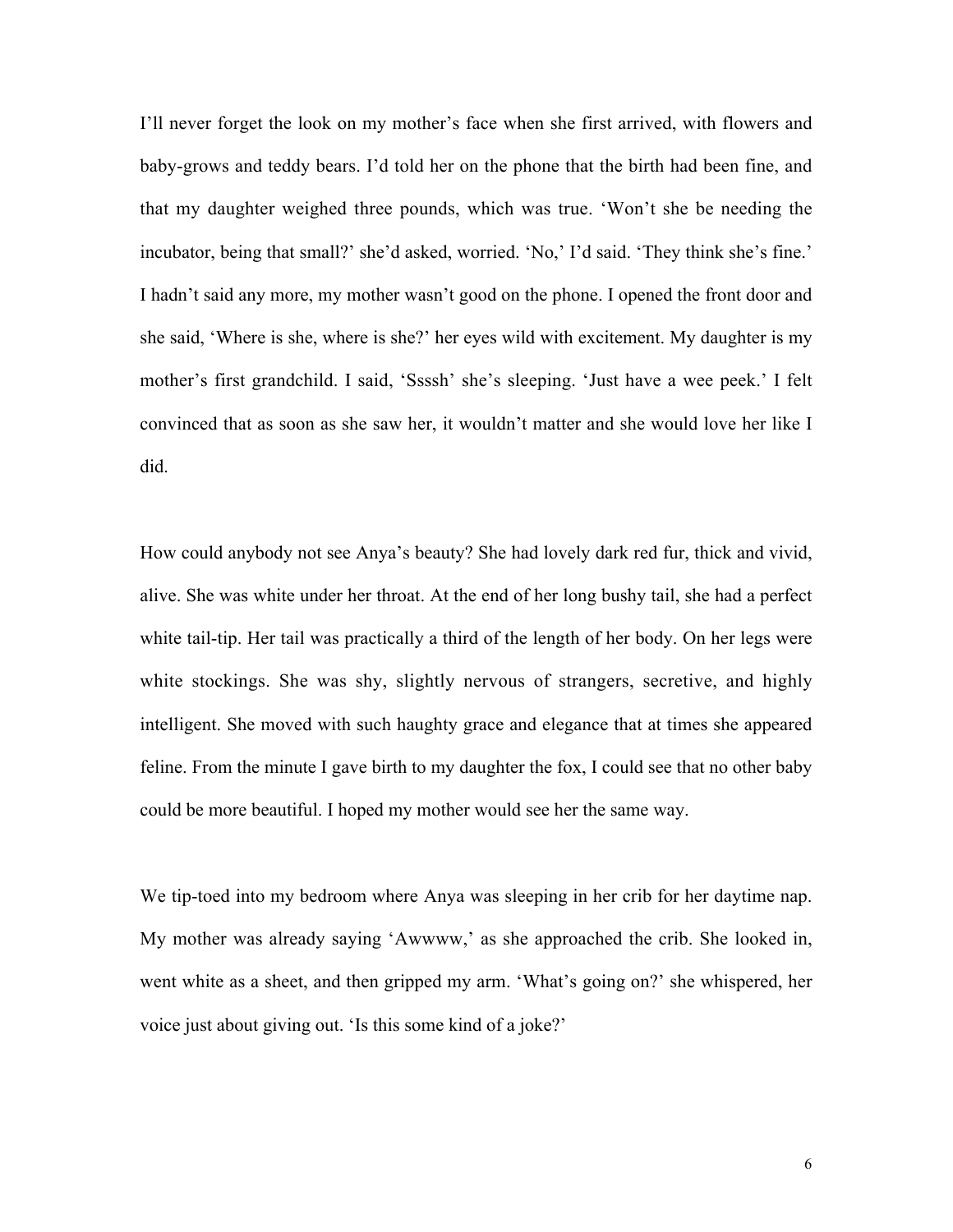It was the same look on people's faces when I took Anya out in her pram. I'd bought a great big Silver Cross pram with a navy hood. I always kept the hood up to keep the sun or the rain out. People could never resist sneaking a look at a baby in a pram. I doubt that many had ever seen daughters like mine before. One old friend, shocked and fumbling for something to say, said 'She looks so like you.' I glowed with pride. 'Do you think so?' I said, squeaking with pleasure. She did look beautiful, my daughter in her Silvercross pram, the white of her blanket against the red of her cheeks. I always made her wear a nappy when I took her out in the pram though she loathed nappies.

It hurt me that her father never came to see her, never took the slightest bit of interest in her. When I told him that on the stroke of midnight, I'd given birth to a baby fox, he actually denied being her father. He thought I was lying, that I'd done something with our real daughter and got Anya in her place. 'I always thought you were off your fucking rocker. This proves it! You're barking! Barking! ' He screamed down the phone. He wouldn't pay a penny towards her keep. I should have had him DNA tested, but I didn't want to put myself through it. Nobody was as sympathetic to me as I thought they might be. It never occurred to me to dump Anya or disown her or pretend she hadn't come from me.

But when the baby-stage passed, everything changed. My daughter didn't like being carried around in the pouch, pushed in the pram or sat in her high chair. She didn't like staying in my one-bedroom ground floor flat in Tottenham either. She was constantly sitting by the front door waiting for me to open it to take her out to Clissold Park, or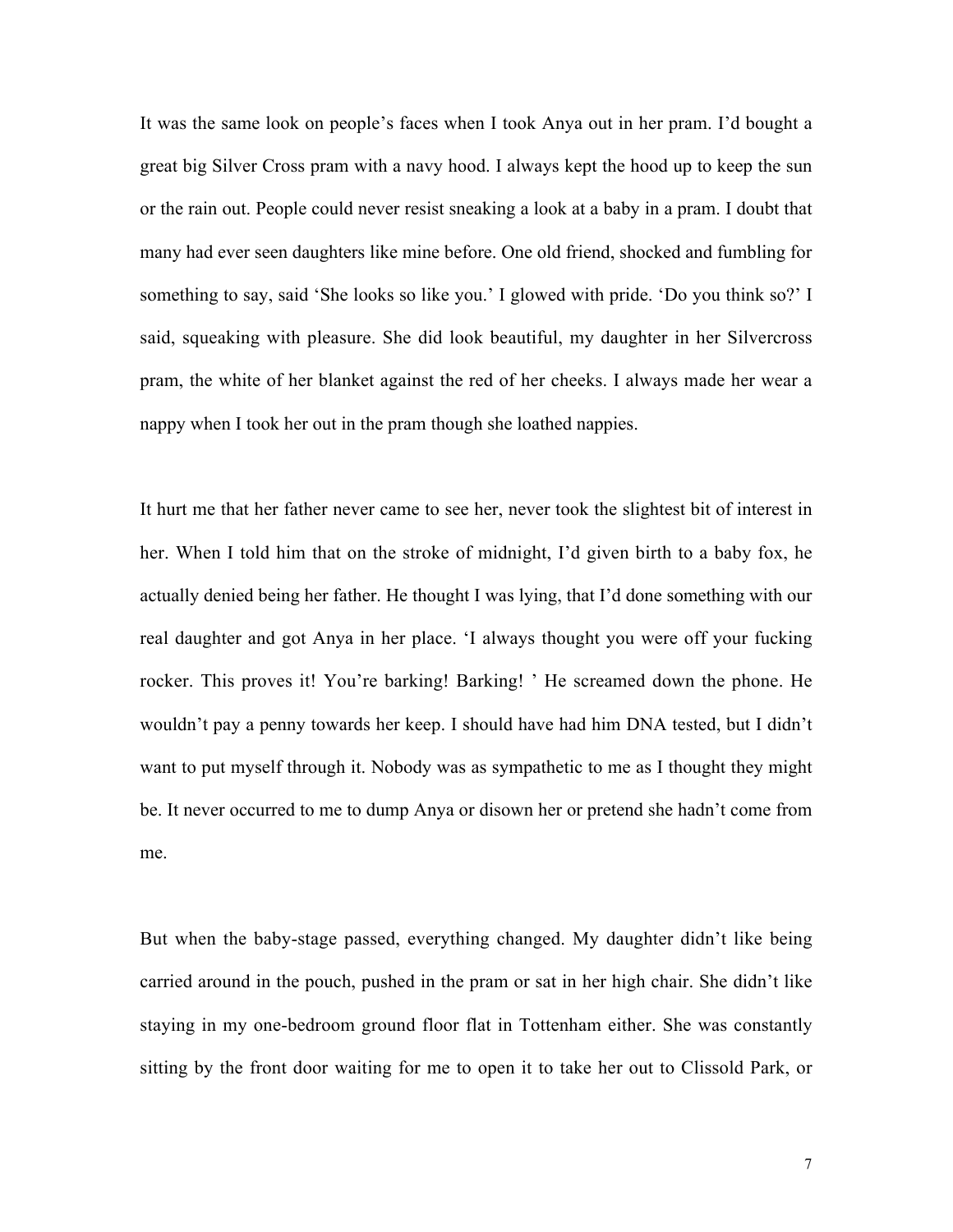Finsbury Park or Downhills Park. But I had to be careful during the day. Once a little child came running up to us with an icecream in her hand, and I stroked the little girl's hair. Anya was so jealous she growled at her and actually bared her teeth.

Soon she didn't want me to be close to anyone else. I had to call friends up before they came around to tell them for god's sake not to hug me in front of Anya or she would go for them. She'd went for my old friend, Adam, the night he raised his arms to embrace me as he came in our front door. Anya rushed straight along the hall and knocked him right over. She had him on his back with her mouth snarling over his face. Adam was so shaken up I had to pour him a malt. He drank it neat and left, I haven't seen or heard of him since.

Friends would use these incidents to argue with me. 'You can't keep her here forever,' they'd say. 'You shouldn't be in a city for a start.'

'You'll have to release her.'

They couldn't imagine how absurd they sounded to me.

London was full of foxes roaming the streets at night. I was always losing sleep listening to the howls and the screams of my daughter's kind. What mother gives her daughter to the wilds? Aileen offered to drive us both to the north of Scotland and release her into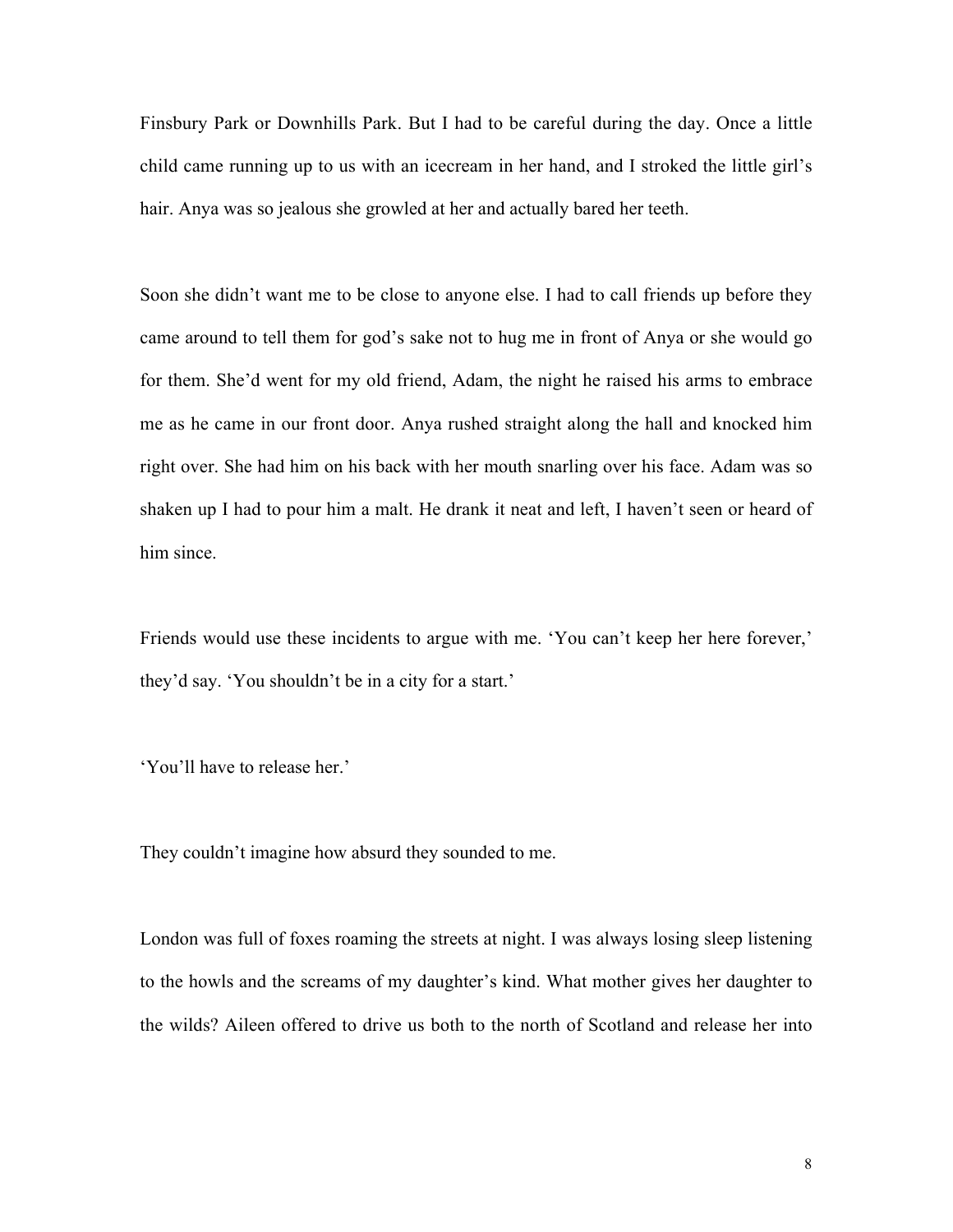Glen Strathfarrar where she was convinced Anya would be safe and happy - the red deer and the red fox and the red hills.

But I couldn't bring myself to even think of parting with my daughter. At night, it seemed we slept even closer, her fur keeping me warm. She slept now with her head on the pillow, her paw on my shoulder. She liked to get right under the covers with me. It was strange. Part of her wanted to do everything the same way I did: sleep under covers, eat what I ate, go where I went, run when I ran, walk when I walked; and part of her wanted to do everything her way. Eat from whatever she could snatch in the street or in the woods. She was lazy; she never really put herself out to hunt for food. She scavenged what came her way out of a love of scavenging, I think. It certainly wasn't genuine hunger, she was well fed. I had to stop her going through my neighbour's bin for the remains of their Sunday dinner. Things like that would embarrass me more than anything. I didn't mind her eating a worm from our garden, or a beetle. Once she spotted the tiny movement of a wild rabbit's ear twitching in our garden. That was enough for Anya. She chased the rabbit, killed it, brought it back and buried it, saving it for a hungry day. It thrilled me when she was a fox like other foxes, when I could see her origins so clearly. Anya had more in common with a coyote or a grey wolf or a wild dog than she had with me. The day she buried the rabbit was one of the proudest moments in my life.

But I had never had company like her my whole life long. With Anya, I felt like there were two lives now: the one before I had her and the one after, and they seemed barely to connect. I didn't feel like the same person even. I was forty when I had Anya, so I'd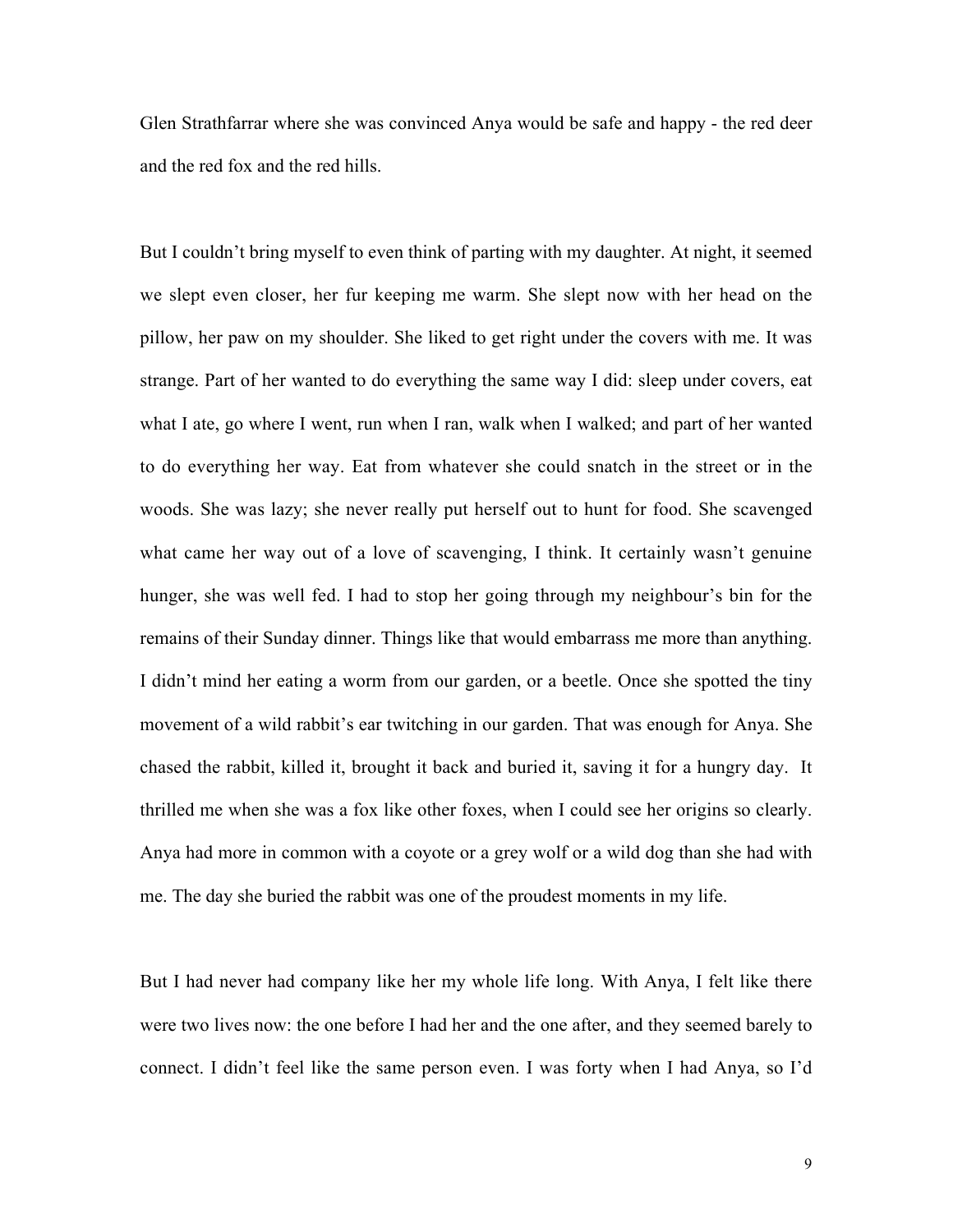already lived a lot of my life. All sorts of things that had mattered before I had her didn't matter any more. I wasn't so interested in my hair, my weight, clothes. Going out to parties, plays, restaurants, pubs didn't bother me. I didn't feel like I was missing anything. Nor did I feel ambitious anymore. It all seemed stupid wanting to be better than the others in the same ring, shallow, pointless. I called in at work and extended my maternity leave for an extra three months. The thought of the office bored me rigid. It was Anya who held all of my interest.

At home, alone, I'd play my favourite pieces of music to her and dance round the room. I'd play her Mozart's piano concertos, I'd play her Chopin, I'd play Ella Fitzgerald and Louis Armstrong. Joni Mitchell was Anya's favourite. I'd hold her close and dance, 'Do you want to dance with me baby, well come on.' Anya's eyes would light up and she'd lick my face. 'All I really, really want our love to do is to bring out the best in me and in you too.' I sang along. I had a high voice and Anya loved it when I sang, especially folk songs. Sometimes I'd sing her to sleep. Other times I'd read her stories. I'd been collecting stories about foxes. My best friend, Aileen, had bought Anya Brer Rabbit. No fox ever came off too well in the tales or stories. 'Oh your kind are a deceptive and devious lot,' I'd say, stroking her puffed out chest and reading her another *Brer Rabbit* tale. She loved her chest being stroked. She'd roll on her back and put both sets of paws in the air.

But then I finally did have to go back to work. I left Anya alone in the house while I sat at my computer answering emails, sipping coffee. When I came home the first time, the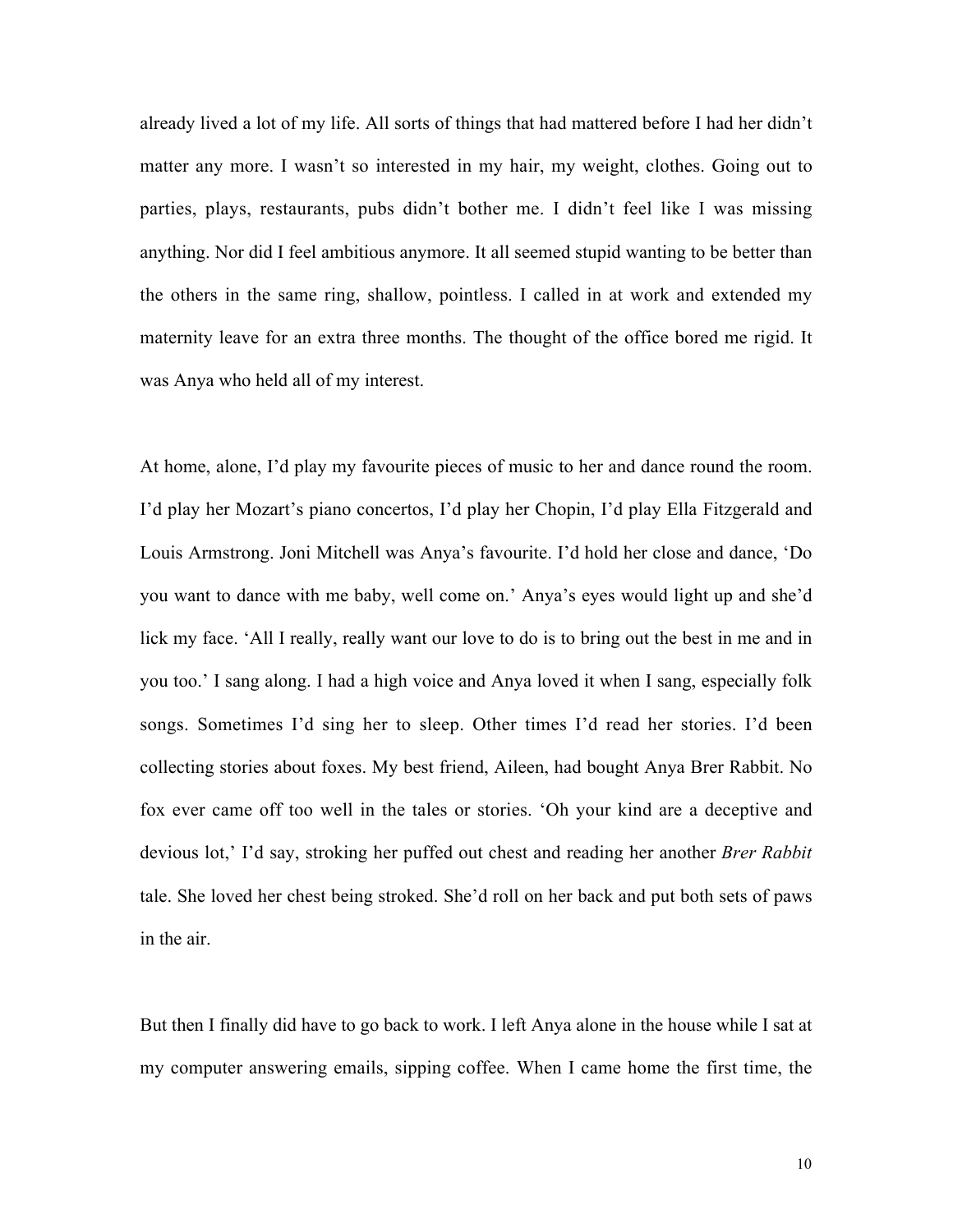wooden legs of the kitchen chairs were chewed right through; the paint on the kitchen door was striped with claw marks. I had to empty the room of everything that could be damaged, carrying the chairs through to the living room, moving the wooden table, putting my chewed cookery books in the hall. I put newspapers on the floor. I left Anya an old shoe to chew. I knew that no nursery would take her, no childminder. I couldn't bring myself to find a dog-walker: Anya was not a dog! It seemed so unfair. I was left to cope with all the problems completely on my own. I had to use my own resources, my own imagination. I left her an old jumper of mine for the comfort of my smell while I was out working, knowing that it would be chewed and shredded by the time I came home. When I tried to tell my colleagues about Anya's antics, they would clam up and look uncomfortable, exchanging awkward looks with each other when they thought I wasn't looking. It made me angry, lonely.

Sometimes it felt as if there was only Anya and me in the world, nobody else mattered really. On Sundays, I'd take her out to Epping Forest and she'd make me run wild with her, in and out of pine trees, jumping over fallen trees, chasing rabbits. The wind flew through my hair and I felt ecstatically happy. I had to curb the impulse to rip off my clothes and run with Anya naked through the woods. My sense of smell grew stronger over those Sundays. I'd stand and sniff where Anya was sniffing, pointing my head in the same direction. I grew to know when a rabbit was near. I never felt closer to her than out in the forest running. But of course, fit as I was, fast I was, I could never be as fast as Anya. She'd stop and look round for me and come running back.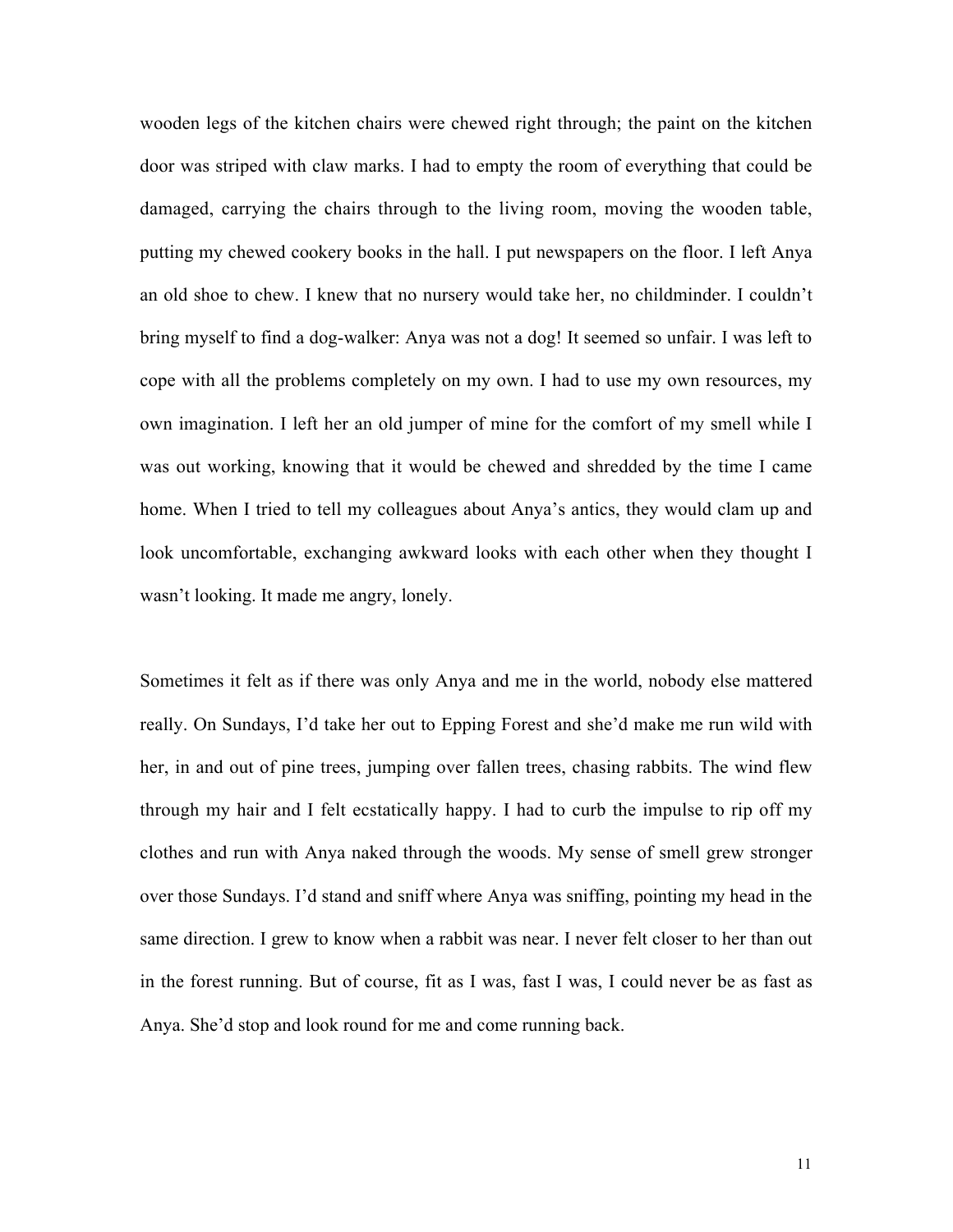I don't think anybody has ever taught me more about myself than Anya. Once when she growled at the postman, I smacked her wet nose. I felt awful. But five minutes later she jumped right onto my lap and licked my face all over, desperate to be friends again. There's nothing like forgiveness, it makes you want to weep. I stroked her long, lustrous fur and nuzzled my head against hers and we looked straight into each other's eyes, knowingly, for the longest time. I knew I wasn't able to forgive like Anya could. I just couldn't. I couldn't move on to the next moment like that. I had to go raking over the past. I couldn't forgive Anya's father for denying her, for making promises and breaking them like bones.

One morning I woke up and looked out of the window. It was snowing; soft dreamy flakes of snow whirled and spiralled down to the ground. Already the earth was covered white, and the winter rose bushes had snow clinging to the stems. Everything was covered. I got up and went to get the milk. Paw footprints led up to our door. The foxes had been here again in the night. They were driving me mad. I sensed they wanted to claim Anya as one of their own.

I fetched my daughter her breakfast, some fruit and some chicken. I could tell she wasn't herself. Her eyes looked dull and her ears weren't alert. She gave me a sad look that seemed to last an age. I wasn't sure what she was trying to tell me. She walked with her elegant beauty to the door and hit it twice with her paw. Then she looked at me again, the saddest look you ever saw. Perhaps she'd had enough. Perhaps she wanted to run off with the dog-fox that so often hung and howled around our house.